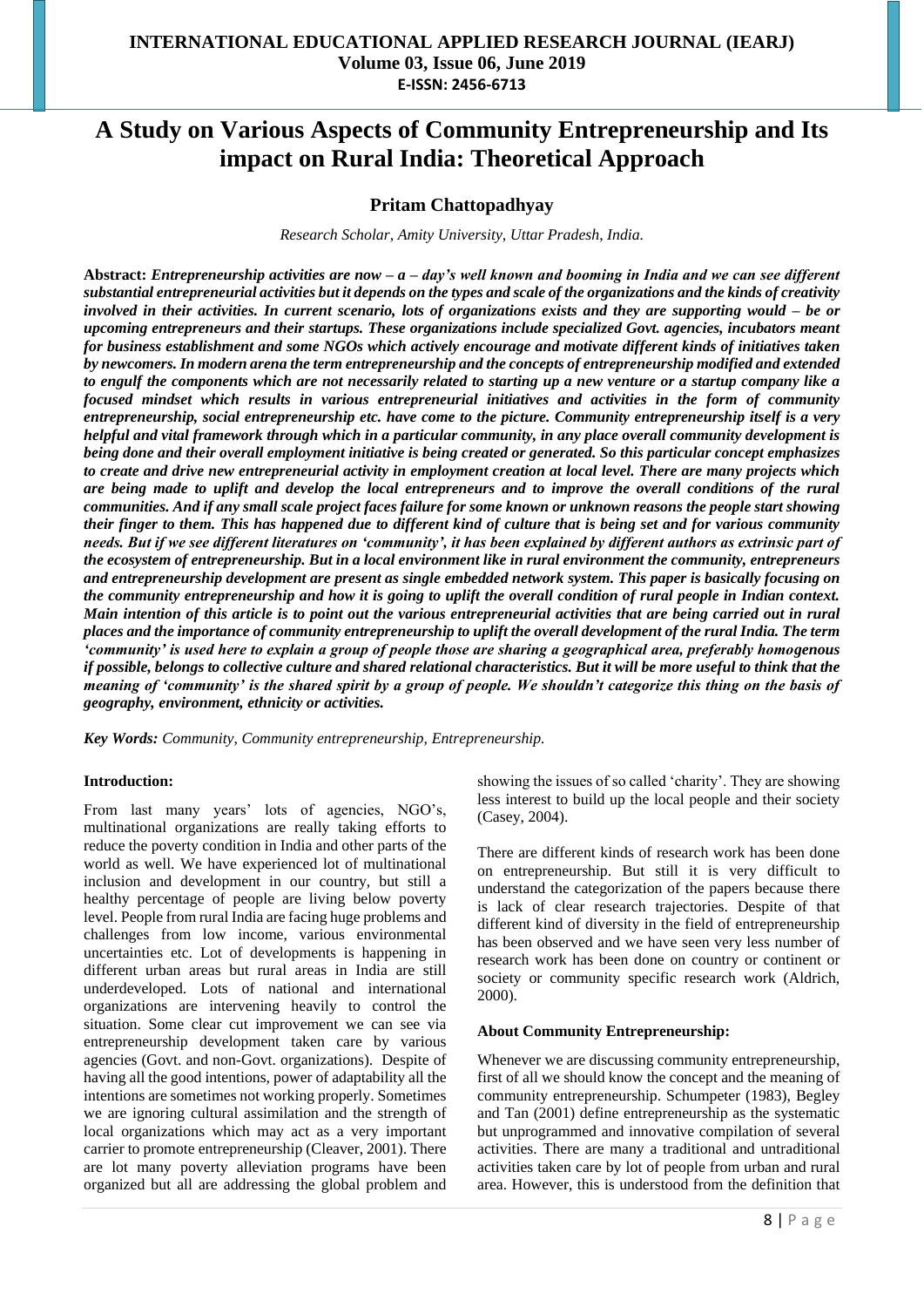entrepreneurship is a process, and it is different from the concept of entrepreneur as a person. Definition wise we can consider that entrepreneurship is a process; but the concept doesn't mean for it is being used for only individual but it is used for the group as well. Secondly, a community is defined as "a small basic administrative or statistical area, preferably as homogenous as possible" (Borzaga and Defourny, 2001). Here the term "community" is used to refer to a group of people those are just not sharing the same goal or objective in one organization but they can come from the same geographical location and belongs to almost same kind of culture and ethnicity by actual relational characteristics (Maldifassi, 2001). The community may be well divided by political thoughts or it may belong to the same village or municipality but not so necessarily. According to Mort et al., 2003 "community is a sense of spirit and cannot be defined by geography, environment or activity" (Mort *et al*., 2003).

## **Theoretical Background:**

Theoretically, communities are generally considered as an exogenous part but it is one of the most important environmental factor for entrepreneurship (Ardichvili, Cardozo and Ray, 2003; Borzaga and Defourny, 2001). Majorly the basic entrepreneurship articles' assumptions are the primary goal of entrepreneurship is the taking care of the economic goal in the creation of new venture startups (Dana, 2002). So we can see the primary goal is always to create the economic interest and to consider the cultural or environmental factor is the secondary factor. There are various authors like Anderson and Giberson (2004) and Dunning (2003) elaborate that there is a huge difference in the quality of resources and the kind of infrastructure whichever is available in a developing countries are not actually talking about the mainframe of entrepreneurship concept. There are various kind of thoughts are being given on entrepreneurship theories and it is said that this theory considers entrepreneurs as sole actor or a part of a small or big team of venture starter (Anderson, 2002; Hindle *et al*., 2005). Very recently there has been different kind of study is being done and it is observed that there is a nice relationship amongst the enterprise and entrepreneur; it may leads to form the concept of the community structure as a whole and the up gradation of the overall economy of the society with community entrepreneurship as well. The main job is to be done is nothing but to create awareness of entrepreneurship amongst the community member and ultimately this will leads to set up their own venture. We have seen that the scholars also have started to give inputs regarding the emergence of entrepreneurship as the part of innovation and it will be giving a better picture of the society. Community entrepreneurship is nothing but a kind of collective learning process and it will give enough solidity in the society and this will also explain the growth and several emerging factors of the society. Nevertheless various work about community entrepreneurship actually give the opportunity to understand several ethical factors of society, trust the people, several norms regarding

business, new business orientation, importance of coordination amongst the different members of that organization. So a overall social structure and a kind of social networking is being discussed, and these are nothing but the emergence of social capital and the usefulness of the social capital for the development of the society and for the countries' overall development as well.

The economic action is always there in the societal structure and it is a part of holistic economic status and it is being accepted that it is a kind of relationship factor of the social format and relation as well. The concept of embeddedness has been given by lot many authors and it had given a lot many scopes or opportunities to work for industry networks. However, there is a clear cut evidence of the organization system and its robust structure but these are the part of society and formal societal relation is being required. The local community played a very important role to encompass the complete format or structure. Society played a very important role in community entrepreneurship. In this proper framework human being and the communities are able to build strong relationships which ultimately give rise to the element like trust, coordination, cooperation and a course of collective actions shared by the members of that particular network. Very robust personal relationship is required and the networking system of the holistic structure is thus crucial components in the functioning of an economic system (Johannisson *et al*., 2002; Westlund and Bolton, 2003). Bourdieu (1997) proved that some already discussed factors like social organization, trust, norms and networks system can improve or rectify the efficiency or efficacy of societal model by improving various coordinated actions played by the individuals. The major elements are considered as the different forms of social capital which highly include the networking system of the society and it has been observed that there is a proper interlocking amongst various relationships though a quite high degree of relationship is there where short term things are being made with a proper focus on repayment when the time will come. Now this is quite difficult to bother someone whosoever not very proper in societal structure. There are many a situations where lots of short term sacrifices are being made by the community members intentionally or unintentionally. Social capital is intangible in nature and it is not like a product or services those are sold by marketers in marketplace but this will help the people to understand the concept of entrepreneurship properly and will help to start a venture at social level. This will also help to access the social property at fullest like usage of resources properly such as knowledge and the capital as well. Social capital is a very important ingredient of the society and for community entrepreneurship as well and it is being considered as an asset which actually generates value for society. This must be taken as the positive value creation of the society for the overall up gradation of the society. A social network perspective is nothing but the recognition and the proper identification of the opportunities which are given an outlook from which the member of the society should be able to encase the opportunities, wherever it is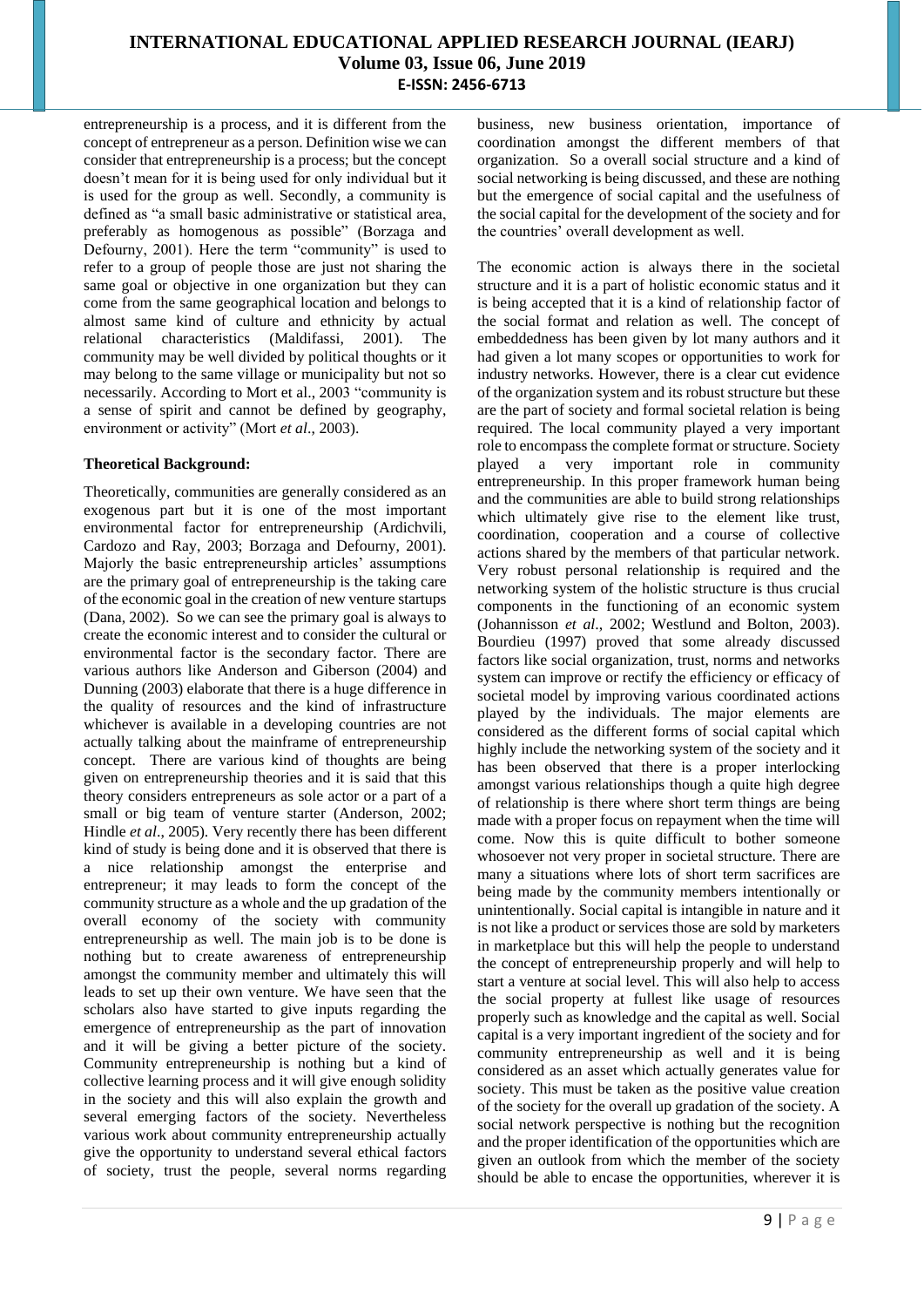available and ultimately will be able to contribute in social model.

### **Characteristics:**

- 1. The major focus is always on social capital.
- 2. It always encourages the social development.
- 3. Maximum interaction amongst the individual whosoever is the part of that organization and especially at the time of decision making.
- 4. It is exclusively meant for the community development as a whole.
- 5. There is a proper relationship is being found.
- 6. It focuses on collective innovation process.
- 7. It focuses on a strategic integrated thinking of the community about the overall development.
- 8. It is helpful to integrate all the shared values, norms and societal regulation.

## **Conceptual Framework**

One of the most common problems in development activities, the people are facing is nothing but the most of the big budget or giant projects are handled and properly managed by the development agencies. There is no enough scope for the community members to take active part in that particular activity, so automatically the community members are loosing interest from taking part in that development of any kind of project. Here also this has been observed that often lack of ownership from the different community members. To solve this problem lot many international development agencies have entered in the marketplace and they have started their projects to promote the business concepts amongst local companies and it has been observed that lot many local participation has happened and the number has increased (World Bank, 2007). However, lot many externally induced development projects have faced lot of different kind of challenges, those are very critical but the number of challenges are being decreased by various aid programs. In most of the cases the local institutions established by foreign agencies are being weakened or replaced by domestic agencies. It is being noticed that quite frequently lot of domestic organizations and the communities are participating in lots of social work because there are certain awards and rewards that they want to achieve (Sachs, 2008). This is basically a failure and we can address this failure by explaining the fit of different form of entrepreneurship practices in different cultural and societal format and in its holistic dimensional format (Anderson, 2002), especially whenever we have taken into consideration different economic uncertainty and poverty related issues. Now we can consider the effect of culture and different stages of value system in the western part of the globe especially wherever the people believe in individualism, they will continue the actual view of the conceptual entrepreneurship instead of the value based

entrepreneurship which includes community and society (Dana, 2002), and the courage to work on community entrepreneurship we can find in the part of developing countries. Here the effect of the dimensions of different culture is being taken into considerations and we have seen that societies differ in many way on the basis of incorporation of the element of individualism (Anderson and Giberson, 2004). The main purpose of this paper is to given a proper outline about an alternative entrepreneurial approach to whatever things and concepts are available there and to understand the effectiveness of this concept at a very basic level of the society and its contribution towards the body of knowledge. This main approach is given by community-based enterprises (CBEs). The paper is being based on the concepts of community entrepreneurship at a very grass root level and the positivity towards the society is being shown. The basic concept behind the paper is the ways of Community's act towards entrepreneurship. It is often being said that to become an entrepreneur someone needs to have fire inside the belly. CBEs are basically very interesting concept and it is the result of a holistic process in which the whole community acts entrepreneurially. This particular thing they are doing to create and innovate something new for the betterment and the future of the society. Because if we see sincerely then we will be able to understand that the complete process is basically embedded in its existing social structure and wide area network. Community enterprise basically an autonomous body of human being come together and works sincerely to meet some common goals. This kind of enterprises are jointly owned and democratically controlled. Here they are addressing common economic, social and cultural needs of the society and more specifically for the community. The CBEs could prepare and represent a strategy for overall continuous development of the community and society and the people should encourage the new growth model of the community. First of all the main and actual concept of entrepreneurship and entrepreneurship development, economic situation and development you need to understand because this is the heart of these concepts. Here in this case the community entrepreneurship address the importance of economic goal in startups and where the community could become the venture creator. On the other hand we can see that there are differences in resources and infrastructure in developed and developing regions. We are here to study different economic assumptions, new community entrepreneurship theories, new models and brand new framework. This would be important because till date whatsoever initiatives has been taken to improve regional economies was not very successful and localism was not being promoted sincerely, but here local culture, value system had taken into consideration. Lastly it is being observed that previously formulated programs were failed to communicate with the rural people regularly or effectively but community entrepreneurship has shown the society a different kind of boost and energy (Gui, 2000).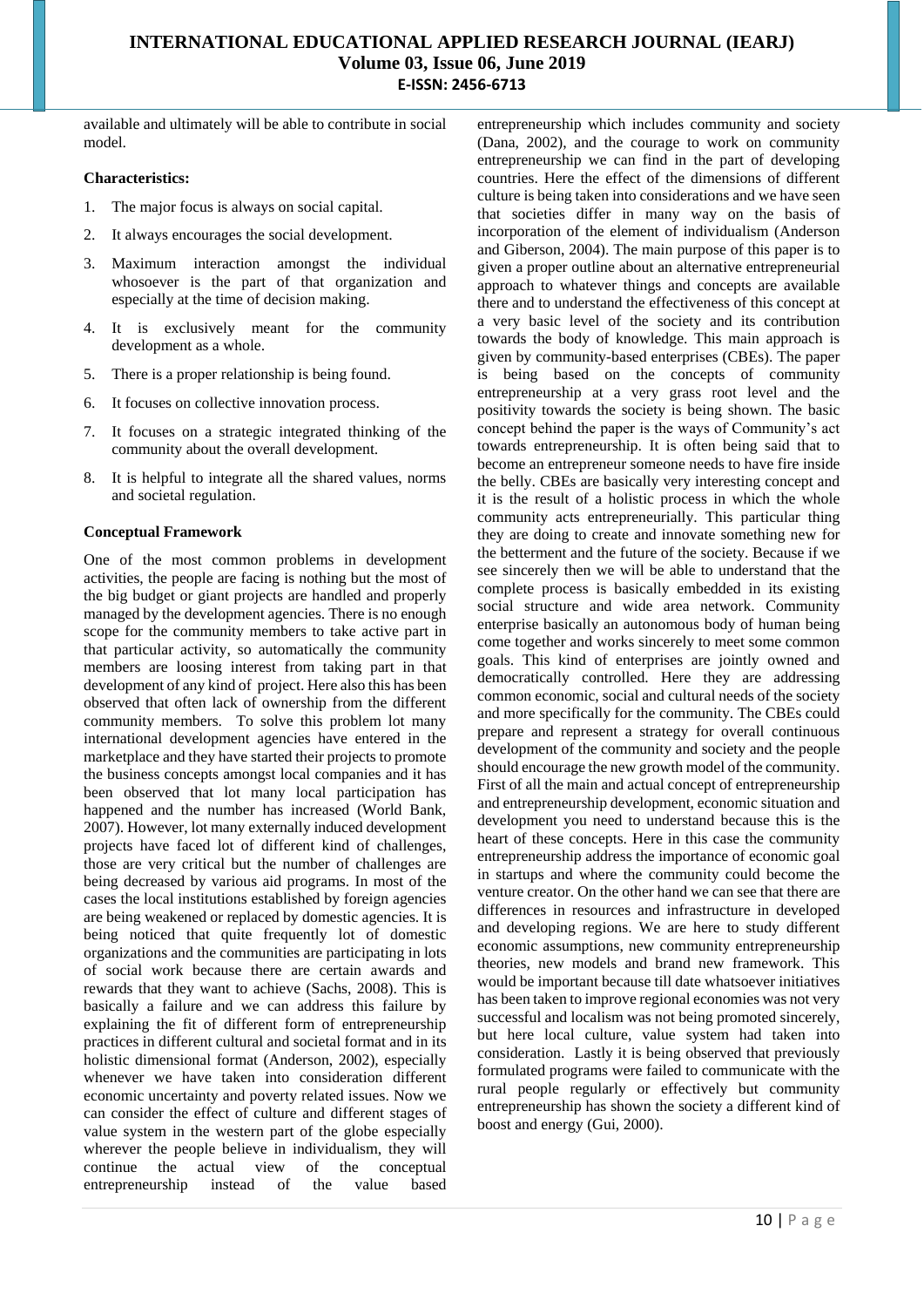### **About Corporate Entrepreneurship:**

However, there are certain researchers in business economics are invariably discussing the various aspects of these issues in terms of "corporate entrepreneurship" (Dasgupta, 2000; Glaeser *et al*., 2000) and "entrepreneurship as a collective phenomenon" (Johannisson *et al*., 2002). In the structure of an community entrepreneurship it is being considered as the presence of community provides a social resource in the societal structure and it increases the several factors like self-confidence and motivation of the entrepreneur (Hindle, 2005). There are different ways of looking at the networks and we can explain it as "creative bridging activity" (Mueller and Thomas, 2000) that actually brings lots of innovation by creating new products and innovative ways of production, which will leads to discovery of new market and different ways of organizing.

## **Various aspects:**

In some of the recent studies of entrepreneurship development the concept of economic geography of clusters are being practiced heavily and automatically it has become very important to understand the contradiction and dilemma between so called 'globalization and various geographic locations. Now as the discussion goes, it becomes mandatory to understand the concept and element of Clusters, so that it shouldn't lose its major focus and economic and social significance should get the attention well but due to the vastness of globalization sometimes the simple economic theory looks more complicated and it becomes very difficult to solve for our understanding purpose. It is being observed that despite of reducing different cost structure some firms are really doing well in the market place, in some major locations, they are showing their productivity and dynamism is clearly visible. Now a question can be asked that how some of the odd firms are moving well? To answer this interesting question, we can observe the position of different cluster, and very easily we can point out that the firms those are there within the industry cluster are fortunate enough to avail interesting strategies and tactics as well and ultimately this will give rise to the competitive advantage which is helpful for both the things like firms and the clusters. Firms and the clusters are being helped to grow in different region.

Whenever we are observing something about the firm or the individual whosoever is directly or indirectly related with the firm is considered as the economic agent those are giving different perspective towards innovation and entrepreneurial development and this will also help them to enlighten thought process to give them the advantage for the clusters whatsoever they are probably providing. As it is being summarized in a very simple concept of cluster dynamics, now we need to understand and recognize more clear and transparent effect of the cluster analysis. Anyhow the cluster is different from how to drive the behavior and performance of its components, that is, the individuals and firms of which it is formed. We can see both the things are internally related. Now we need to clearly understand that

whatever favorable conditions are given by the clusters for the several firms whether those things are available everywhere or not. Interestingly there are various empirical evidences are available to determine and to measure whether the support that is being given by the clusters are weak or sufficient for a single firm to exist in the market place. This concept actually being made to give the opportunity to the firm to survive and to grow in their respective places. On the contrary it is being observed that despite of being a part of industry cluster, certain location and region the firms are unable to bring any kind of positive support to society. So sometimes the favorable conditions are also not sufficient to ring benefits to the firms.

So there might be series of questions like despite of being the part of the industry cluster, sometimes firms are not growing as they should grow. To answer these questions I can hypothesize some of the major factors like Cluster growth and prosperity and we can have a test on effectiveness of cluster growth and prosperity on new firms those are either established or upcoming. Cluster growth actually helps for making of positive attitudes towards entrepreneurship, growing demand in the modern market arena and favorable technological up gradation. The actual activities those are undertaken by new coming firms, actually provoked by the mindset, knowledge, experience and skills shared by their founding members and they are employed those activities in their own firm whichever things they have learned from the previous industries they worked for or from some related industries whichever is available surrounding their firm. If someone consider the new business ideas those are basically formulated on the basis of opportunities those are available there in the marketplace, or might be meeting the customer needs in a best possible way. These customers may belong to the former employers or might be the competitors of those firms. A firm can be established by just applying knowledge gained in their services wherever they were but may be to address the new customer groups. In the meantime, the overall result of such entrepreneurial activities can be denoted as the success factor not only coming for the formation of cluster firms or organizations but the professionals those are shared their expertise from wherever they are and they can exploit their gained experience for the betterment of the firms. Lastly we can find a close relationship amongst co located firms. So we have seen that how cluster location concepts help these new coming firms and they are giving the primary benefits to these newcomers. It may so happen that a venture is a flop show then also the cluster concept tries to give them the maximum alternative solution. Every time we are trying to reduce the negative thoughts of business failure and instead of that we are trying to encourage the local entrepreneurship which ultimately can help us in long run and for the social economy as well. So the shifting of paradigm is nothing but the application of cluster concept for the development of entrepreneurship in every location and obviously this will be helpful for the policy implication. This particular concept, on the one hand, it is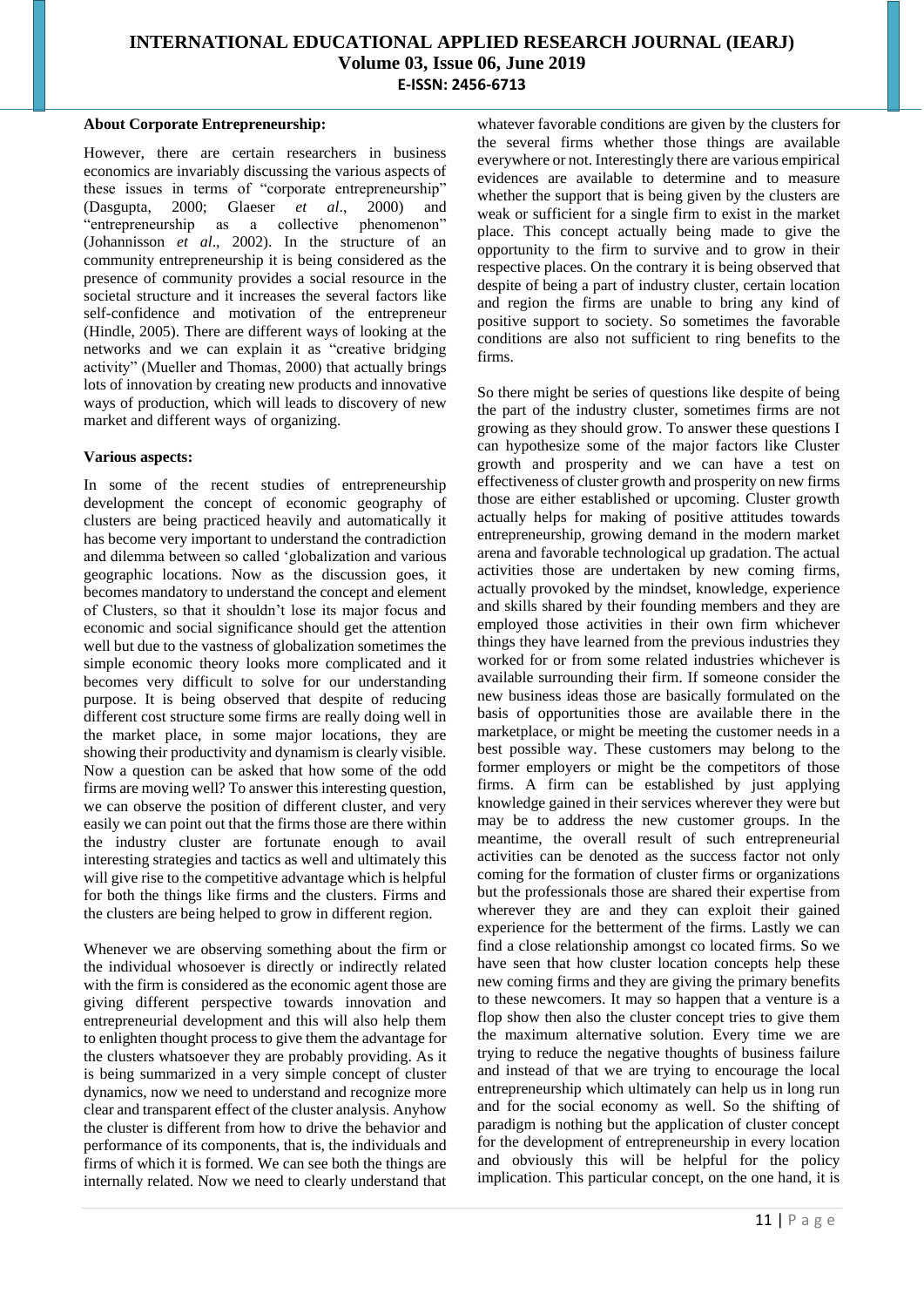adding up additional weight to give proper justification for exiting policies and finally it helped in creating environment for entrepreneurship and different kind of firms' formation at various scale and on other hand it increases the effectiveness and efficacy of policies to strengthen already existing industrial cluster by different supporting firms in certain specific locations or industry rather than moving here and there.

## **Conclusion:**

CBE approach is absolutely helpful for the development of local communities and this model is very promising for the rural people and the urban people as well. This could be used for the development of local communities as well. This form of entrepreneurship is not very unconventional as we have considered the individual and collective interest as well. There is a common goal towards valuable venture creation. The most common problem that CBEs are facing in India is nothing but the sufficient and persistent support from the other established organization. There are very little number of organizations which can actually help the inexperience communities those are sharing same sorts of value. NGOs need to come forward in a better way to give support to CBEs to grow their business skills and institutional skill as well. We are looking for more involvements from Govt. and non Govt. organizations to promote the concept of community entrepreneurship.

#### **References**

- 1. Anderson, A and S Jack (2002). The articulation of social capital in entrepreneurial networks: A glue or a lubricant? Entrepreneurial and Regional Development, 14(3), 193–210.
- 2. Anderson, RB (2002). Aboriginal people, economic development and entrepreneurship. Journal of Aboriginal Development 2(1), 123–134.
- 3. Begley, T, and WL Tan (2001). The socio-cultural environment for entrepreneurship: A comparison between East Asian and Anglo Countries. Journal of International Business Studies, 3(2), 537–554.
- 4. Bourdieu, P (1997). What makes a social class? On the theoretical and practical existence of groups. Berkeley Journal of Sociology, 32(3), 1–17.
- 5. Bowen, GL, JA Martin, JA Mancini and JP Nelson (2000). Community capacity: Antecedents and consequences. Journal of Community Practice, 8(2), 1–20.
- 6. Bowles, S and H Gintins (2002). Social capital and community governance. The Economic Journal, 11(2), 483, 419.
- 7. Boyett, I. and Finlay, D. 1995 the pillar of the community: back to entrepreneurial basics, Entrepreneurship& Regional Development, 7: 105– 118.
- 8. Casey, C (2004). Bureaucracy re-enchanted? Spirit, experts and authority in organizations. Organization, 11(3), 59–79.
- 9. Cleaver, F (2001). Institutions, agency and the limitations of participatory approaches to development. In Participation: The New Tyranny, B Cooke and U Kothari (eds.). New York: Zed Books.
- 10. Dana, LP (2002). Entrepreneurship and public policy in Gibraltar. International Journal of Entrepreneurship and Innovation Management, 2(1), 38–42.
- 11. Dasgupta, P (2000). Economic progress and the idea of social capital. In SocialCapital: AMultifaceted Perspective, PDasgupta and I Serageldin (eds.), pp. 325–424.WashingtonDC: TheWorldBank.
- 12. Dubini, P. and Aldrich, H. (1991) Personal and extended networks are central to the entrepreneurial process, Journal of Business Venturing, 6: 305–313.
- 13. Dunning, JH (2003). Making Globalization Good: The Moral Challenges of Global Capitalism. Oxford: Oxford University Press.
- 14. Filion, L. J. (1994). Ten steps to entrepreneurial teaching, Journal of Small Business and Entrepreneurship, 11 (3): 68–78.
- 15. George, G, AS Zahra (2002). National culture and entrepreneurship: A review of behavioral research. Entrepreneurship Theory and Practice, 26, 33–49.
- 16. Gui, B (2000). Beyond transactions: On the interpersonal dimension of economic reality. Annals of Public and Cooperative Economics, 7(2), 139–152.
- 17. Hayton, J, G George and AS Zahra (2002). National culture and entrepreneurship: A review of behavioral research. Entrepreneurship Theory and Practice, 26, 33–49.
- 18. Hindle, K (2005). A measurement framework for international entrepreneurship policy research: From impossible index to malleable matrix. International Journal of Entrepreneurship and Small Business, 3(2), 139–182.
- 19. Johannisson, B, M Ramirez-Pasillas and G Karlsson (2002). The institutional embeddedness of local interfirm networks: A leverage for business creation. Entrepreneurship and Regional Development, 14(5), 297–315.
- 20. Maldifassi, JO (2001). Entrepreneurship and innovation in Chilean firms: An exploratory study. International Journal of Entrepreneurship and Innovation Management, 1(1), 73–95.
- 21. Mort, GS, J Weerawardena and K Carnegie (2003). Social entrepreneurship: Towards conceptualization. International Journal of Nonprofit and Voluntary Sector Marketing, 8(1), 76–88.